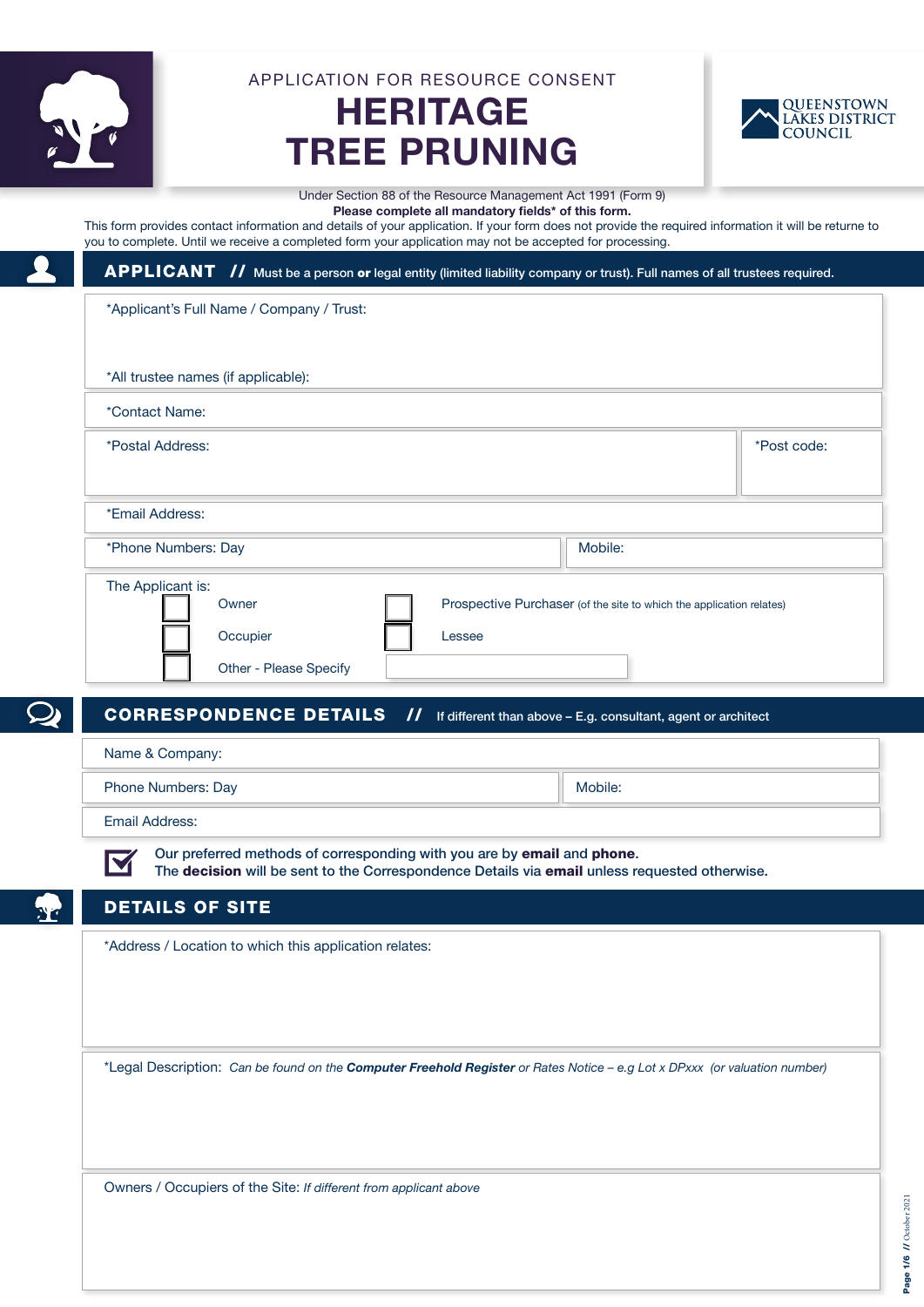### PRE-APPLICATION MEETING OR URBAN DESIGN PANEL

Have you had a pre-application meeting with QLDC or attended the urban design panel regarding this proposal?



Yes **No Copy of minutes attached** 

If 'yes', provide the reference number and/or name of staff member involved:

### CONSENT(S) APPLIED FOR

Land use consent to prune a heritage tree identified as protected feature  $|#$ 

### BRIEF DESCRIPTION OF THE PROPOSAL

Consent is sought to prune a heritage tree as follows:

An arborist report has been completed by:

## **INFORMATION REQUIRED TO BE SUBMITTED**  $\boldsymbol{U}$  Attach to this form any information required

(see below & [appendix 1\).](#page-3-0)

#### To be accepted for processing, your application for heritage tree pruning should include the following:

#### For all applications:



Computer Freehold Register for the property (no more than 3 months old) and copies of any consent notices and covenants. *(Can be obtained from Land Information NZ at [https://apps.linz.govt.nz/survey-titles/order-copy/\).](http://www.linz.govt.nz/land/land-records/order-copy-land-record/land-record-order-form)*

An aerial photo / plan showing the locality.

A plan / map or sketch the location of tree(s) on the site.

Photos of the subject tree(s).

An elevation view of any tree(s) to be pruned, identifying the location of the pruning work.

Written approval of every person who may be adversely affected by the granting of consent (s95E).

#### An Assessment of Effects (AEE).

*An AEE is a written document outlining how the potential effects of the tree pruning have been considered, including extent of pruning, timing of works, reasons for proposed pruning, who will be carrying out the works, and can be addressed by the provision of an arborist report.*



Arborist Report.

**Notes:** Arborist reports must be undertaken by Council approved Arboriculture Consultants and be current members of the New Zealand Arboricultural Association

Fees are exempt if Council approved Arborists are used: NZ Tree Care and Asplundh

We prefer to receive applications electronically – see Appendix  $2 - \sqrt{N}$  [Naming of Documents Guide](#page-5-0) Please ensure documents are scanned at a minimum resolution of 300 dpi. Each document should be no greater than 10mb





Queenstown Lakes District Council Private Bag 50072, Queenstown 9348 Gorge Road, Queenstown 9300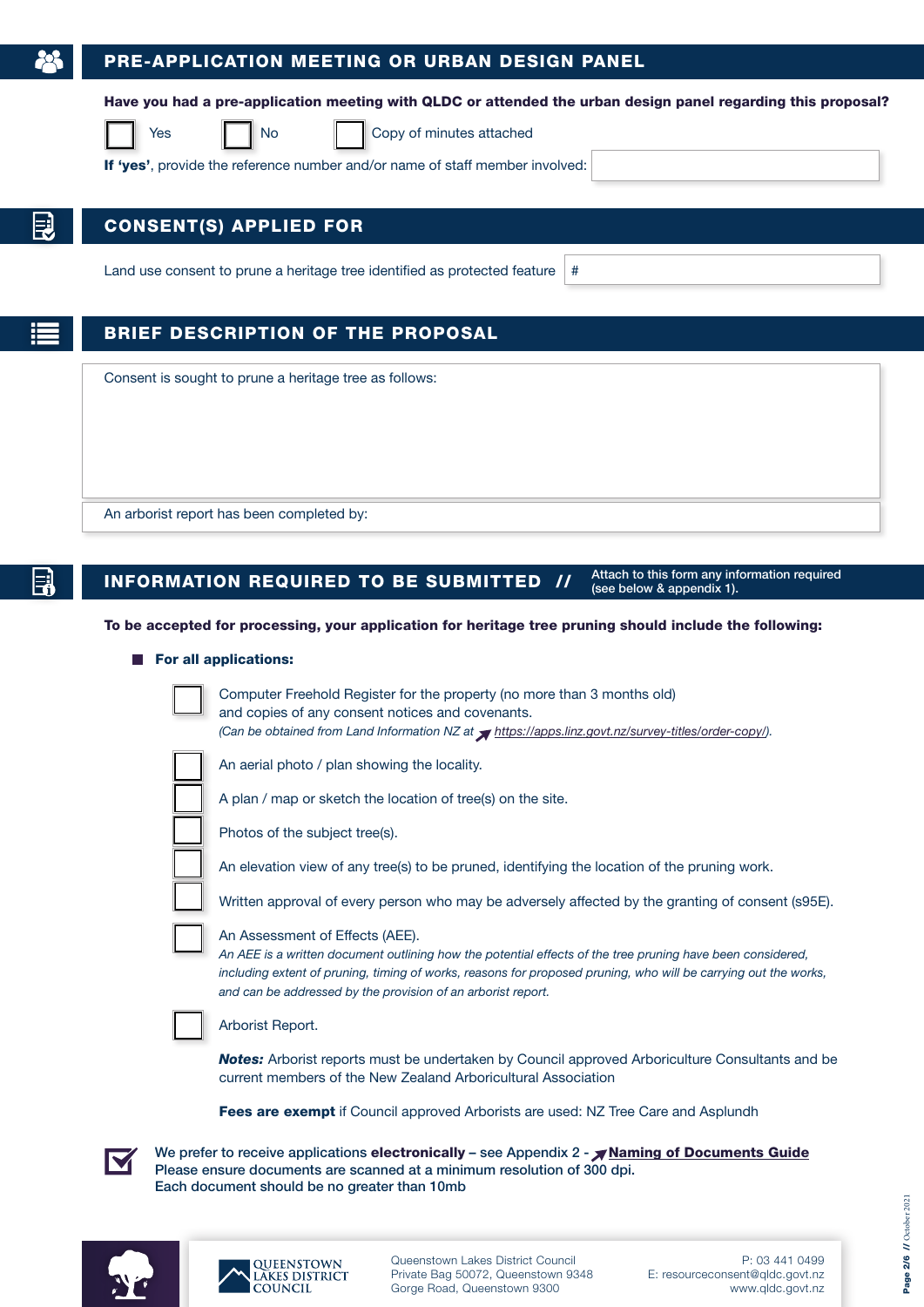### PRIVACY INFORMATION

The information you have provided on this form is required so that your application can be processed under the Resource Management Act 1991 and may also be used in statistics collected and provided to the Ministry for the Environment and Queenstown Lakes District Council. The information will be stored on a public register and may be made available to the public on request or on the company's or the Council's websites.



### APPLICATION & DECLARATION

The Council relies on the information contained in this application being complete and accurate. The Applicant must take all reasonable *steps to ensure that it is complete and accurate and accepts responsibility for information in this application being so.* 

PLEASE TICK

#### If lodging this application as the Applicant:

I/we hereby represent and warrant that I am/we are aware of all of my/our obligations arising under this application including, in particular but without limitation, my/our obligation to pay all fees and administrative charges (including debt recovery and legal expenses) payable under this application as referred to within the Fees Information section.

OR:

### If lodging this application as agent of the Applicant:

I/we hereby represent and warrant that I am/we are authorised to act as agent of the Applicant in respect of the completion and lodging of this application and that the Applicant/Agent whose details are in the invoicing section is aware of all of his/her/its obligations arising under this application including, in particular but without limitation, his/her/its obligation to pay all fees and administrative charges (including debt recovery and legal expenses) payable under this application as referred to within the Fees Information section.

I hereby apply for the resource consent(s) for the Proposal described above and I certify that, to the best of my knowledge and belief, the information given in this application is complete and accurate.

| Signed (by or as authorised agent of the Applicant) ** |       |  |
|--------------------------------------------------------|-------|--|
| Full name of person lodging this form                  |       |  |
| Firm/Company                                           | Dated |  |

*\*\*If this form is being completed on-line you will not be able, or required, to sign this form and the on-line lodgement will be treated as confirmation of your acknowledgement and acceptance of the above responsibilities and liabilities and that you have made the above representations, warranties and certification.*



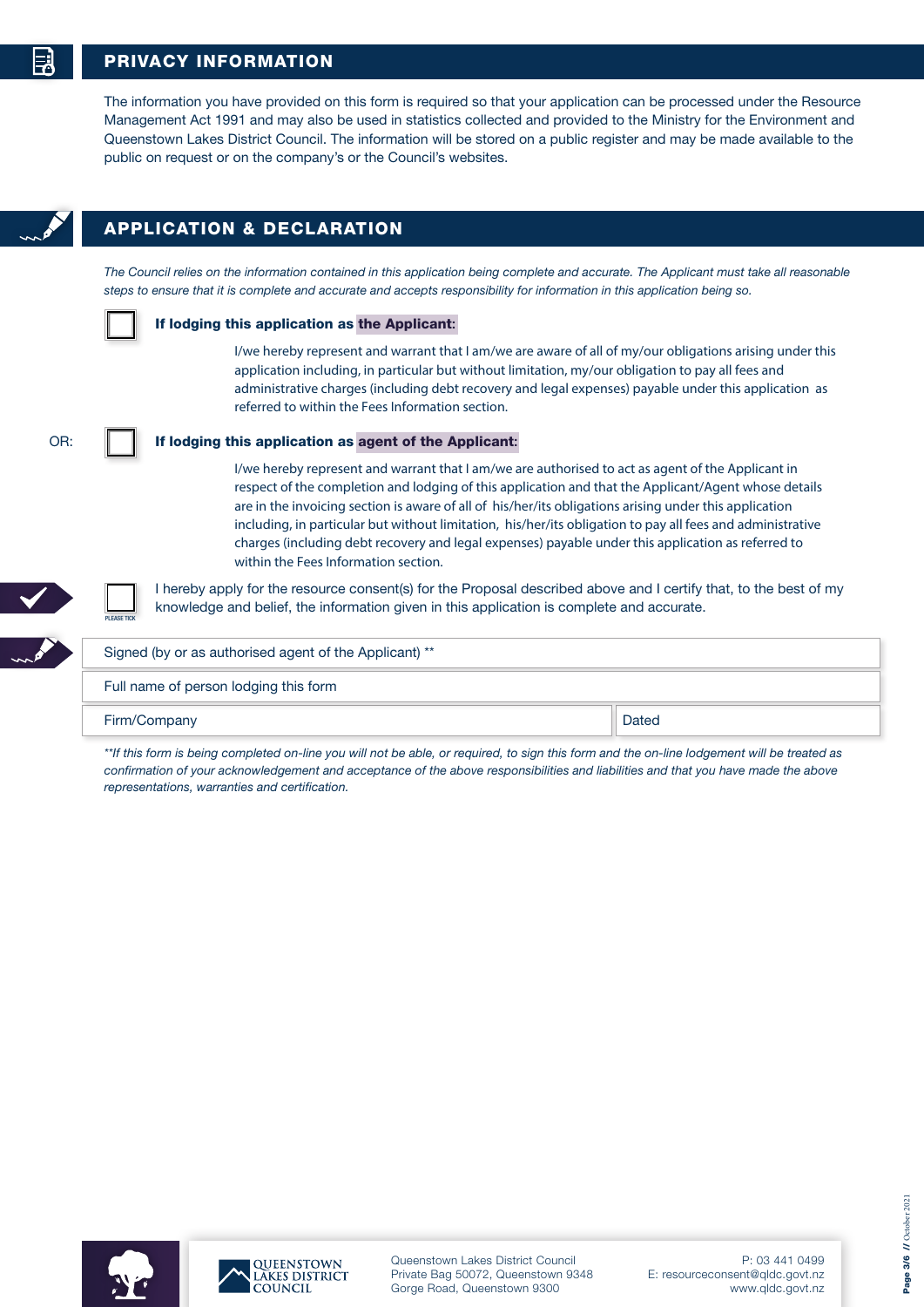<span id="page-3-0"></span>*Section 2 of the District Plan provides additional information on the information that should be submitted with a land use or subdivision consent.*

The RMA (Fourth Schedule to the Act) requires the following:

#### 1 INFORMATION MUST BE SPECIFIED IN SUFFICIENT DETAIL

• Any information required by this schedule, including an assessment under clause 2(1)(f) or (g), must be specified in sufficient detail to satisfy the purpose for which it is required.

#### 2 INFORMATION REQUIRED IN ALL APPLICATIONS

- (1) An application for a resource consent for an activity (the activity) must include the following:
	- (a) a description of the activity: • (b) a description of the site at which the activity is to occur: • (c) the full name and address of each owner or occupier of the site: • (d) a description of any other activities that are part of the proposal to which the application relates: • (e) a description of any other resource consents required for the proposal to which the application relates: • (f) an assessment of the activity against the matters set out in Part 2: • (g) an assessment of the activity against any relevant provisions of a document referred to in section 104(1)(b). (2) The assessment under subclause  $(1)(q)$  must include an assessment of the activity against-• (a) any relevant objectives, policies, or rules in a document; and • (b) any relevant requirements, conditions, or permissions in any rules in a document; and • (c) any other relevant requirements in a document (for example, in a national environmental standard or other regulations). (3) An application must also include an assessment of the activity's effects on the environment that-• (a) includes the information required by clause 6; and • (b) addresses the matters specified in clause 7; and • (c) includes such detail as corresponds with the scale and significance of the effects that the activity may have on the environment. *Information provided within the Form above Include in an attached Assessment of Effects (see Clauses 6 & 7 below)*

### ADDITIONAL INFORMATION REQUIRED IN SOME APPLICATIONS

- An application must also include any of the following that apply:
	- (a) if any permitted activity is part of the proposal to which the application relates, a description of the permitted activity that demonstrates that it complies with the requirements, conditions, and permissions for the permitted activity (so that a resource consent is not required for that activity under section 87A(1)):
	- (b) if the application is affected by section 124 or 165ZH(1)(c) (which relate to existing resource consents), an assessment of the value of the investment of the existing consent holder (for the purposes of section 104(2A)):





Queenstown Lakes District Council Private Bag 50072, Queenstown 9348 Gorge Road, Queenstown 9300

P: 03 441 0499 E: resourceconsent@qldc.govt.nz www.qldc.govt.nz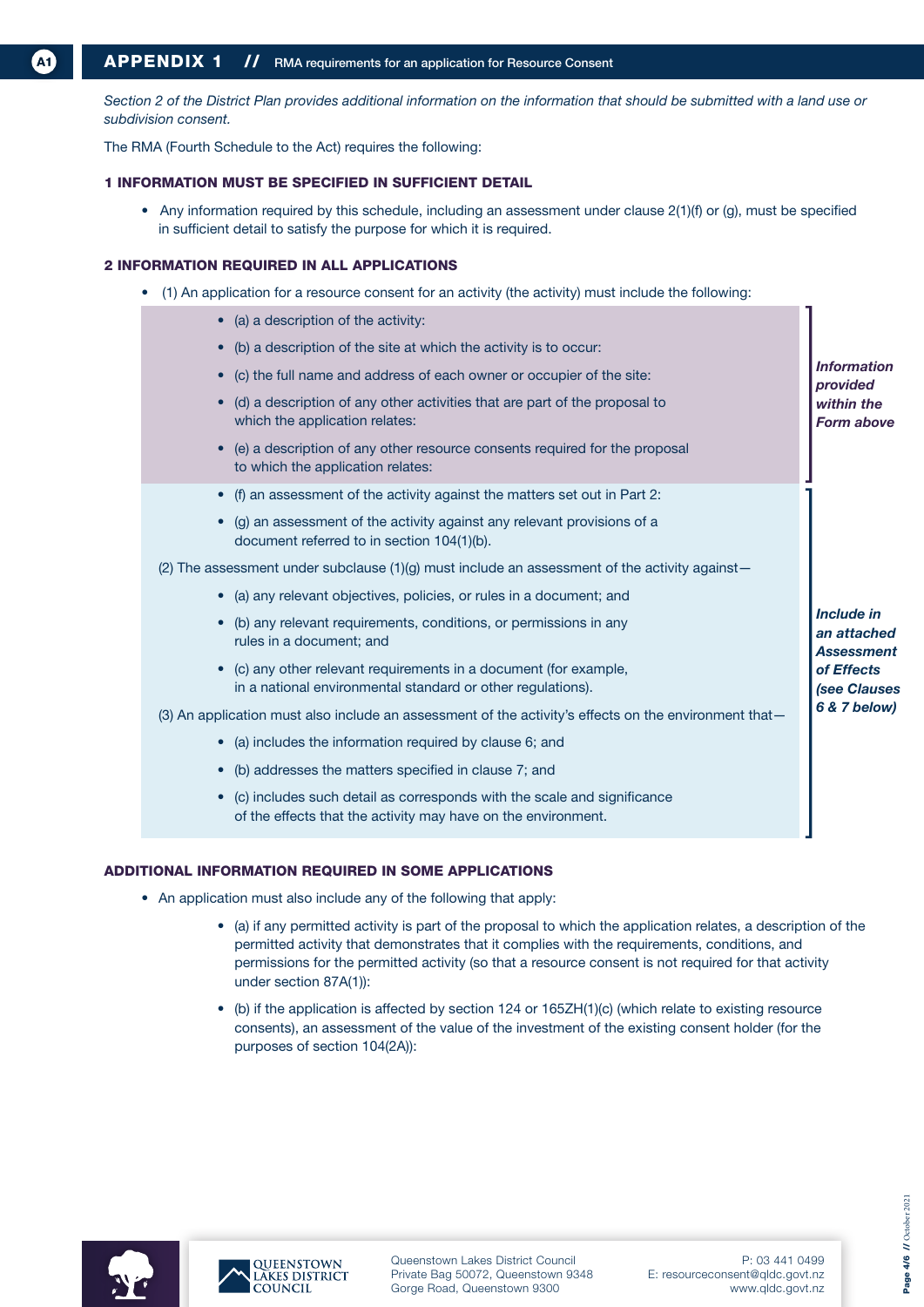### ASSESSMENT OF ENVIRONMENTAL EFFECTS

#### Clause 6: Information required in assessment of environmental effects

- (1) An assessment of the activity's effects on the environment must include the following information:
	- (a) if it is likely that the activity will result in any significant adverse effect on the environment, a description of any possible alternative locations or methods for undertaking the activity:
	- (b) an assessment of the actual or potential effect on the environment of the activity:
	- (c) if the activity includes the use of hazardous substances and installations, an assessment of any risks to the environment that are likely to arise from such use:
	- (d) if the activity includes the discharge of any contaminant, a description of—
		- (i) the nature of the discharge and the sensitivity of the receiving environment to adverse effects; and
		- (ii) any possible alternative methods of discharge, including discharge into any other receiving environment:
	- (e) a description of the mitigation measures (including safeguards and contingency plans where relevant) to be undertaken to help prevent or reduce the actual or potential effect:
	- (f) identification of the persons affected by the activity, any consultation undertaken, and any response to the views of any person consulted:
	- (g) if the scale and significance of the activity's effects are such that monitoring is required, a description of how and by whom the effects will be monitored if the activity is approved:
	- (h) if the activity will, or is likely to, have adverse effects that are more than minor on the exercise of a protected customary right, a description of possible alternative locations or methods for the exercise of the activity (unless written approval for the activity is given by the protected customary rights group).

(2) A requirement to include information in the assessment of environmental effects is subject to the provisions of any policy statement or plan.

(3) To avoid doubt, subclause (1)(f) obliges an applicant to report as to the persons identified as being affected by the proposal, but does not—

- (a) oblige the applicant to consult any person; or
- (b) create any ground for expecting that the applicant will consult any person.

### CLAUSE 7: MATTERS THAT MUST BE ADDRESSED BY ASSESSMENT OF ENVIRONMENTAL EFFECTS

- (1) An assessment of the activity's effects on the environment must address the following matters:
	- (a) any effect on those in the neighbourhood and, where relevant, the wider community, including any social, economic, or cultural effects:
	- (b) any physical effect on the locality, including any landscape and visual effects:
	- (c) any effect on ecosystems, including effects on plants or animals and any physical disturbance of habitats in the vicinity:
	- (d) any effect on natural and physical resources having aesthetic, recreational, scientific, historical, spiritual, or cultural value, or other special value, for present or future generations:
	- (e) any discharge of contaminants into the environment, including any unreasonable emission of noise, and options for the treatment and disposal of contaminants:
	- (f) any risk to the neighbourhood, the wider community, or the environment through natural hazards or the use of hazardous substances or hazardous installations.

(2) The requirement to address a matter in the assessment of environmental effects is subject to the provisions of any policy statement or plan.